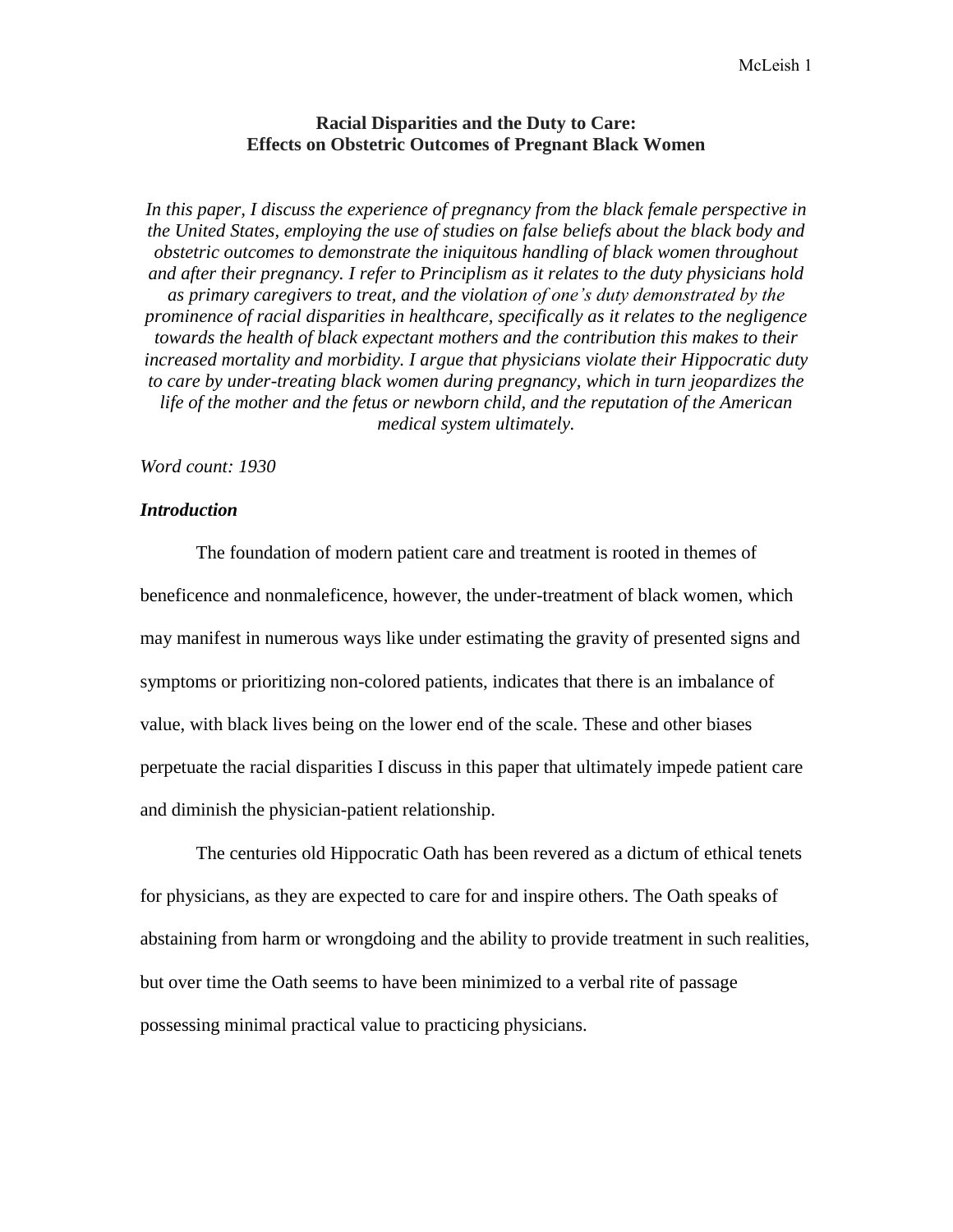In this paper I argue that the negatively impacted obstetric outcomes for black women correlates in part with a disregard for the theme of 'care' central to the Hippocratic Oath, due to implicit biases, which effectively compromise black lives from their conception. To support my argument, I will discuss the perception of black patients and black bodies, obstetric outcomes of black expectant mothers, and Principlism's beneficence and nonmaleficence in relation to the Hippocratic duty to care.

## *Principlism and the Hippocratic Oath*

The Hippocratic Oath is a promise, "do no harm", generally believed to be a vow recited by all practicing physicians – which is not always the case. For this reason, the Oath is emblematic of the physician's role and image in society – a healer, a teacher and a lifelong student of medicine. Beauchamp and Childress (2012) define Principlism as the ethical action guide for all medical personnel, wherein the principles of beneficence and nonmaleficence speak directly to the prevention and treatment of that which harms the body. However, in cases of pregnancy for black women, there are numerous instances of detrimental outcomes for the mother and/or her child that may be attributed to negligent or ignorant behavior.

When referring to themes of 'care' associated with the Hippocratic Oath, it is to the *prima facie* obligations assumed when one holds the position of a physician- to protect and defend the rights of others, to prevent harm, to remove conditions that may cause harm, to assist the disabled, and to aid those at risk of peril (Beauchamp  $\&$ Childress 2012, 204). The Hippocratic Oath's promise to 'care' seems unrelated to the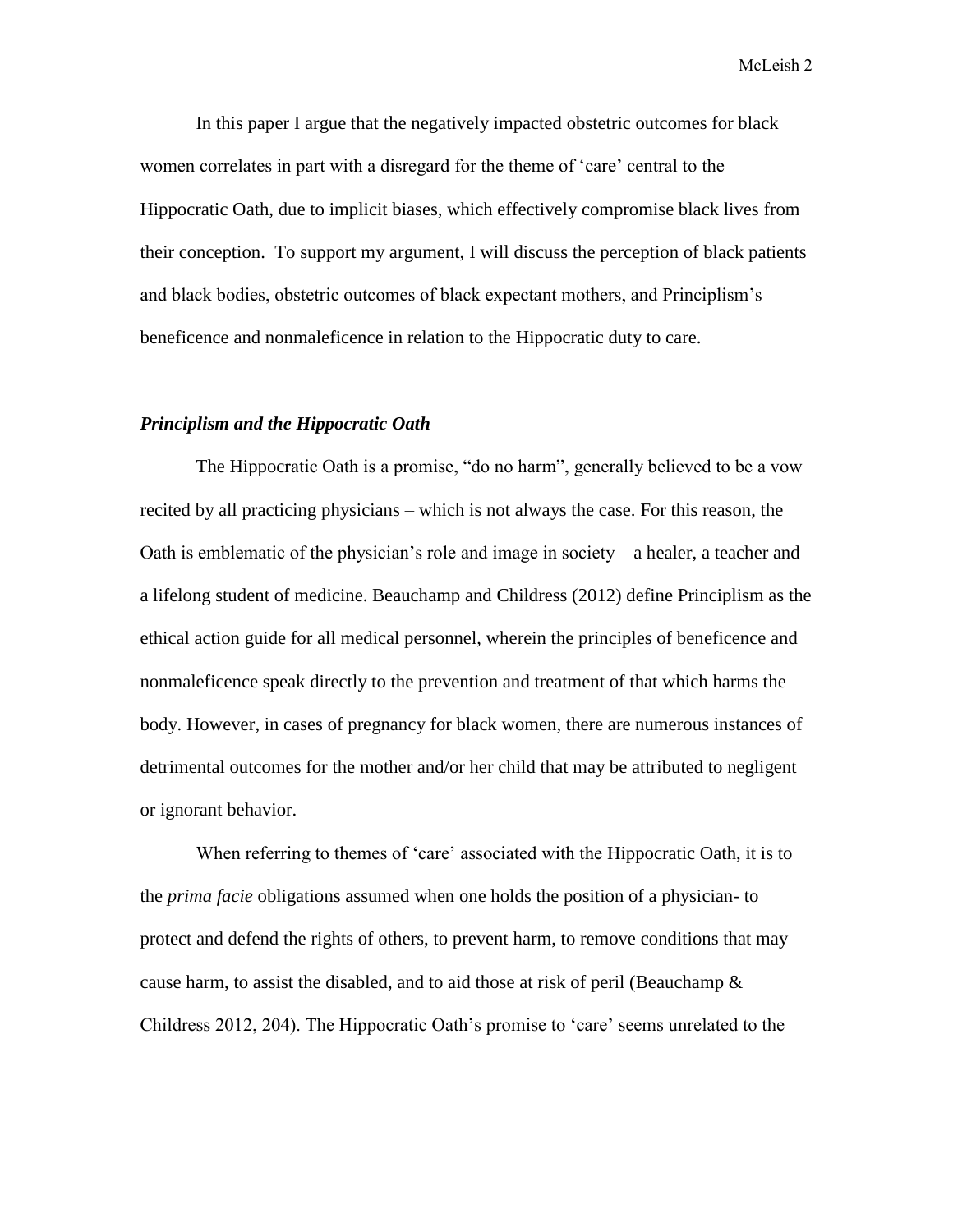physician-patient relationship for black women during pregnancy and postpartum, as women are frequently at risk of harm without successful medical intervention, if any.

#### *False Perceptions of the Black Body*

In antiquity the black body was used and abused for the advancement of the agendas of those in power, some of which had been based on false beliefs about the black body (Trawalter & Hoffman, 2015) , and unfortunately these beliefs continue to inform the behaviors and opinions of many people. These errs in judgement have contributed to the justification of inhumane treatment of black people and although it has been said that the racial attitudes leading to these beliefs are not rooted in racism (Trawalter  $\&$ Hoffman, 2015) the historical and present day effects remain indifferentiable– black individuals are dying from circumstances otherwise avoidable.

The consensus seems to be that black bodies and white bodies are biologically and fundamentally dissimilar; a theory that is in essence misleading and imaginative (Hoffman et al., 2016). According to Trawalter and Hoffman (2015), many scholars and lay people alike perceive black people as harnessing the ability to withstand more pain than the 'regular human'. This statement seemingly empowers black people, claiming they have superhuman abilities, however in essence it is truly an act of dehumanization. For instance, Jon Simms, a physician regarded as the father of gynecology, is known to have conducted experiments on black females with the justification that "Negresses…will bear cutting with nearly, if not quite, as much impunity as dogs or rabbits" (Trawalter  $\&$ Hoffman, 2015), and according to recent studies black patients are even given lower amounts of medication for pain than their white counterparts, if given any at all (Hoffman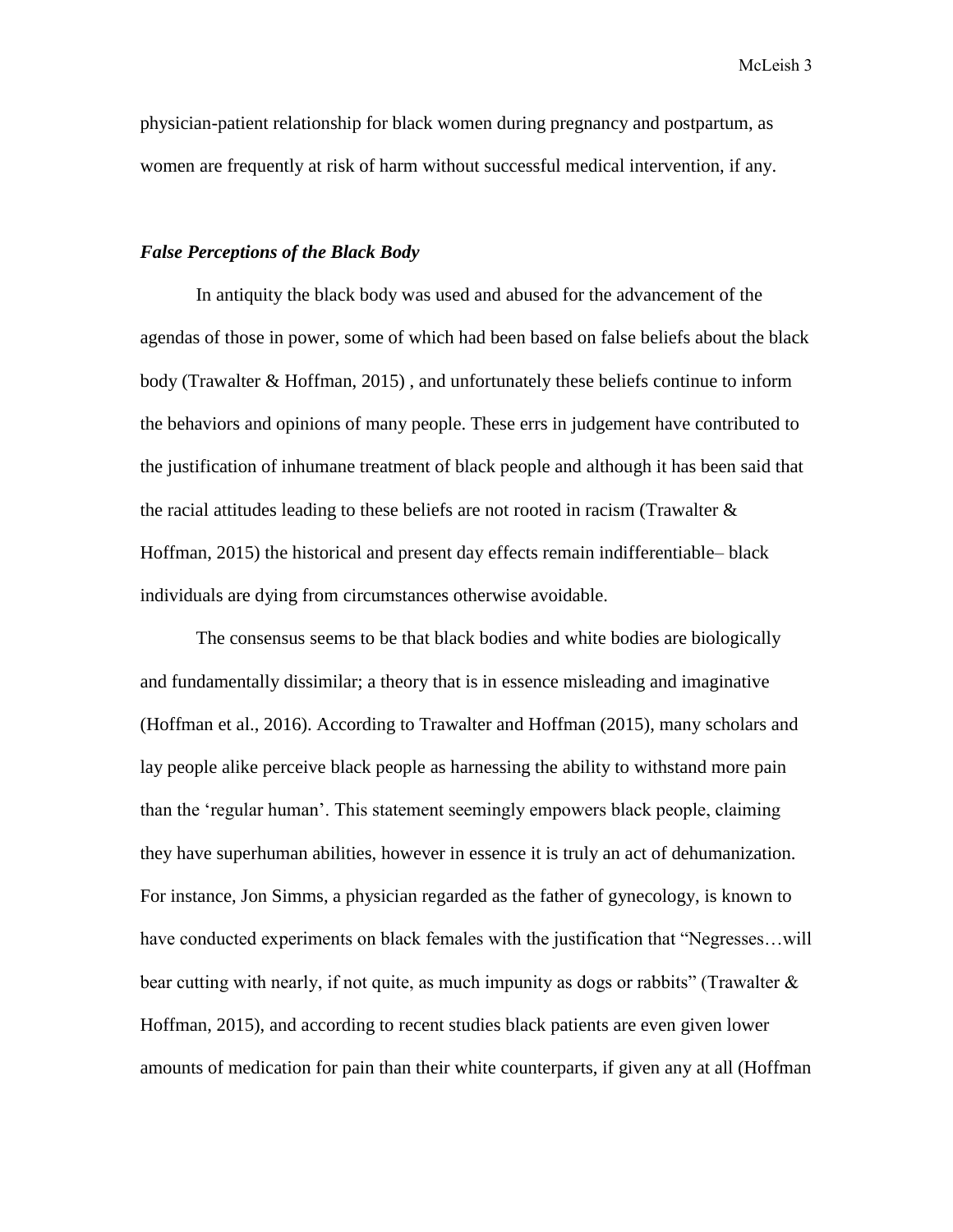et al., 2016). Similar to this finding, a study conducted by Todd et al. (2000) concluded that black patients were only 54% likely to receive analgesics for their fractures as opposed to the 74% of white patients (Hoffman et al. 2016). As such, Trawalter and Hoffman (2015) conclude there are two explanations for this disparity, firstly, a black individual's pain is unrecognized or second, black individual's pain is recognized, but not treated, i.e. black patients are handled with ignorance or neglect. A result of these attitudes can be indifference wherein the black patient is poorly cared for either based on a lack of knowledge or implicit or explicit biases. Nonetheless both actions should cause one to reflect on the central theme of 'care' stated in the oath recited. Suffice it to say these rationales may be partially responsible for the lack of care and medical attention provided to black expectant mothers.

In addition to these slants, physicians often stigmatize black women, causing their false beliefs to manifest in detrimental behaviors (Martin et al., 2017). For instance, a pregnant black woman from Arizona was believed to smoke marijuana due to the style she wore her hair, another from Florida was told by her doctor that her shortness of breath was solely due to her obesity, when in reality she was experiencing heart failure and pulmonary edema (Martin et al., 2017). Studies conducted to control for extenuating factors such as socioeconomic status, education, healthcare access and the like, determined that there is an implicit belief about black lives being less valuable than that of white lives, and these entrenched unconscious biases in the medical system perpetuate the racial disparities responsible for the stark difference in mortality and morbidity for black expectant mothers (Martin et al., 2017). The racial disparities of today have not appeared at random, but rather have been a manifestation of historical transgressions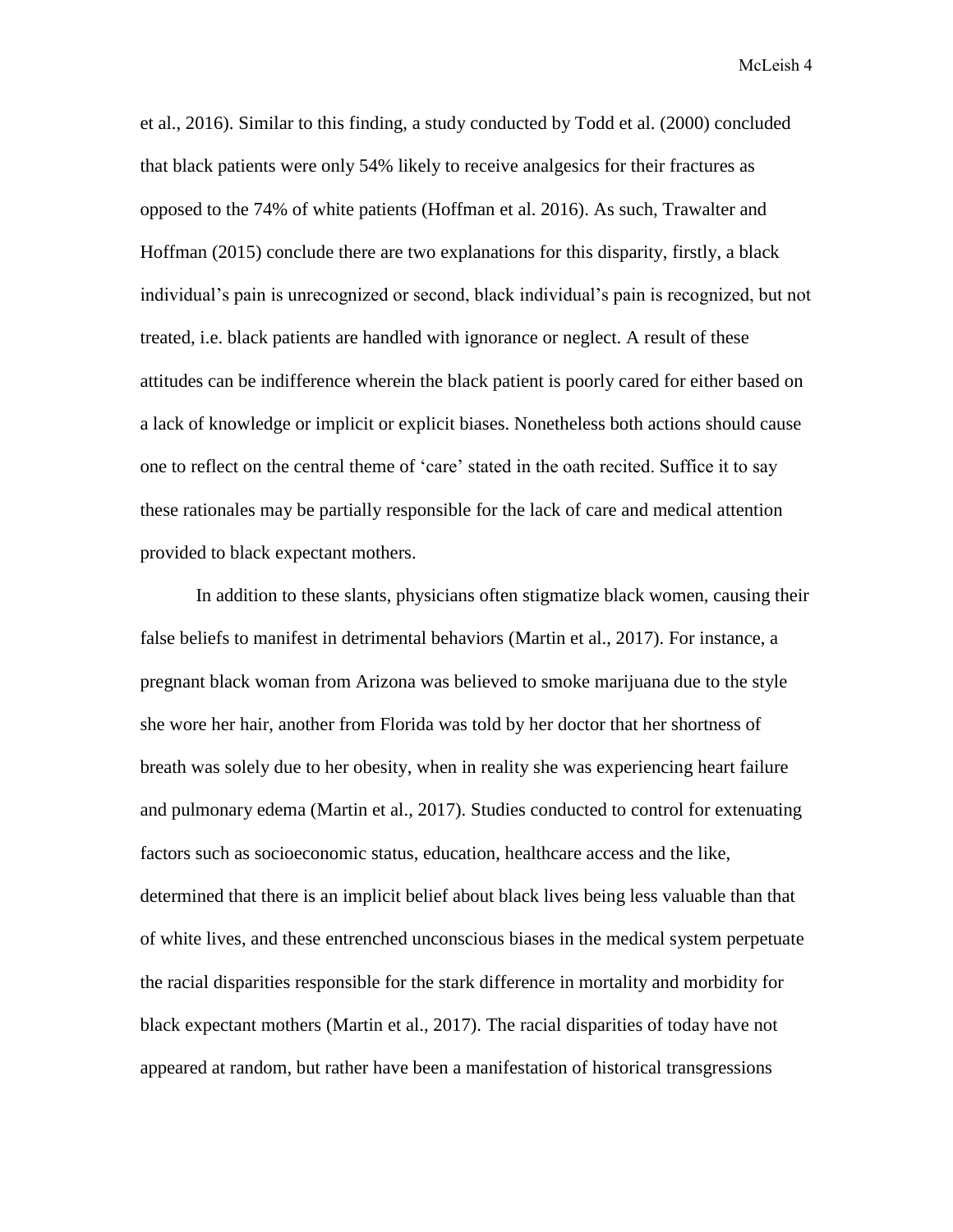informing egregious ideologies that have unconsciously embedded themselves in the current medical system.

## *Obstetric Outcomes and the Racial Divide*

It has been said that one of the likely causes for increased mortality rates in the US is the increased ability to collect data accurately (Howard, 2017). Although this may be true, it does not account for the disparity demonstrated statistically. There are also many influential risk factors contributing to the difference in obstetric outcomes of black and white women, such as level of education, age, socioeconomic status etc., however many scholars may focus on black people characterized by such factors or even medical conditions prevalent in the African American race, such as diabetes, and conclude racial disparities are unrelated to the damaging and perpetual effects of racism (Bryant et al, 2010), such as implicit bias.

According to research, the rate of childbirth complications observed in white women pales in comparison to that of black women when such factors are taken into consideration. Based on data obtained in 2004, the rate of fetal death was approximately 11.3 black babies vs. 5.0 white babies for every 1000 live births (Bryant et al, 2010). Another statistic contributing to the black-white disparity is attributable to low preterm birth weight, which occurs at a rate of 18.4% in black populations vs. 11.7% in white populations (Bryant et al, 2010). Additionally, maternal outcomes are persistently declining. (Bryant et al, 2010). Based on data from 2005, maternal mortality for white women occurred 11.7 times in every 100,000 live births and 39.2 times for black women (Bryant et al, 2010). More recently black women are found to be 243% more likely to die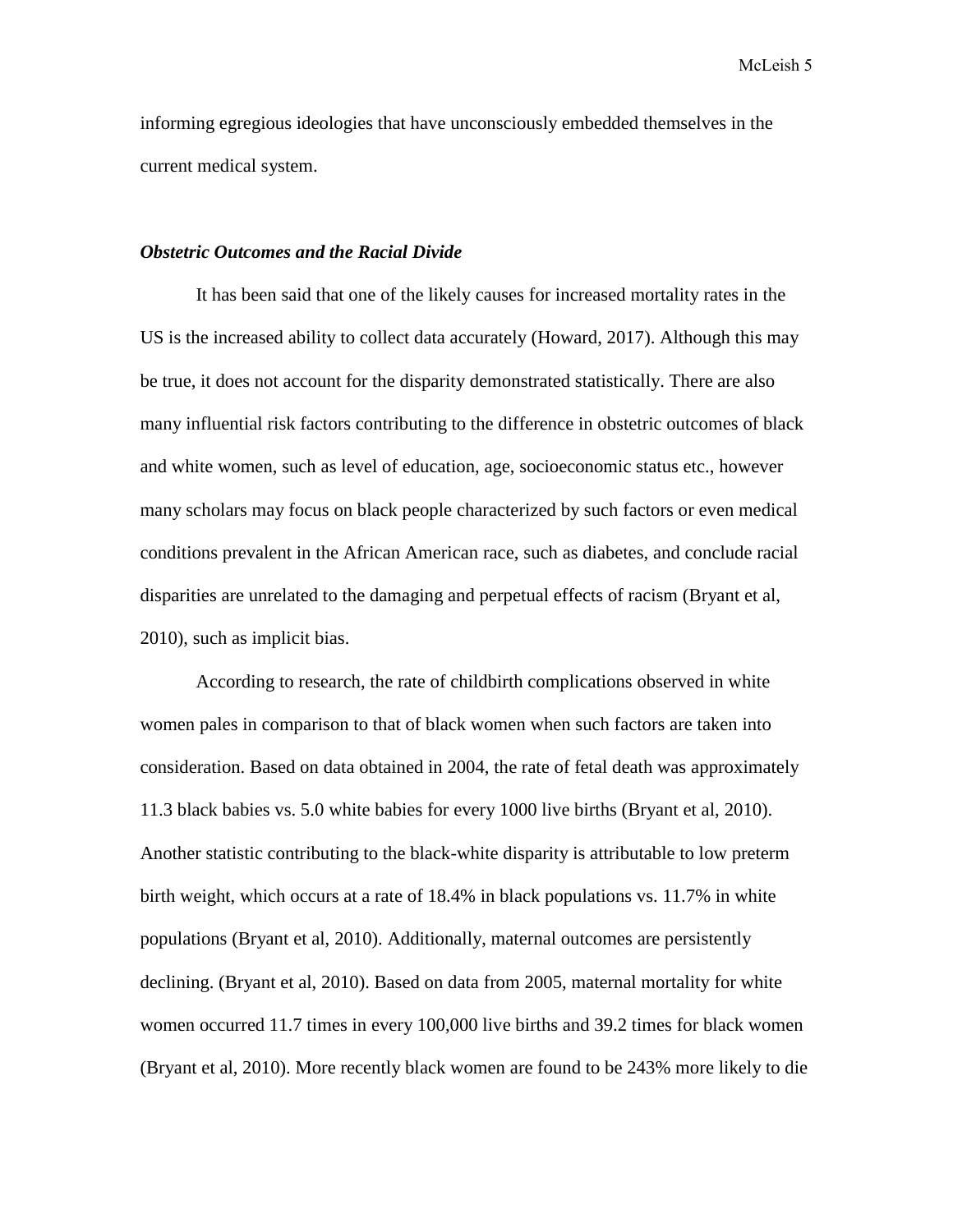from childbirth or pregnancy related complications than their white counterparts (Martin et al., 2017).

While the statistics indicate that pregnancy related complications are due to multiple risk factors, the prevalence of the issue when all factors are controlled for continues to present skewed data. Based on a 2016 analysis it was found that black women who gave birth at local hospitals, despite being college-educated, suffered severe pregnancy/childbirth complications (Martin et al., 2017). The case of Erica Garner, daughter of the police brutality victim Eric Garner, is one of many who suffered a cruel fate post-delivery (Novoa & Taylor, 2018). She had two heart attacks; the second resulted in a coma she did not wake up from (Novoa & Taylor, 2018). Other highly educated, powerful and otherwise healthy women, like Shalon MauRene Irving, Kira Dixon Johnson and Serena Williams are not exempt from the prejudiced treatment exhibited in hospitals that lead to complications or death. These cases are yet another demonstration of how the prevalence of racial disparities and the stresses of racial discrimination have a morbid impact on the black population.

Based on our knowledge of the Hippocratic Oath and its *prima facie* obligations to treat with care, outcomes of these cases can be partially attributed to the lack of care provided to black expectant mothers from their physicians, whether due to ignorance, neglect, or other factors. Considering pregnant women present as two patients in one, the treatment of one simultaneously affects the other, jeopardizing the lives of both.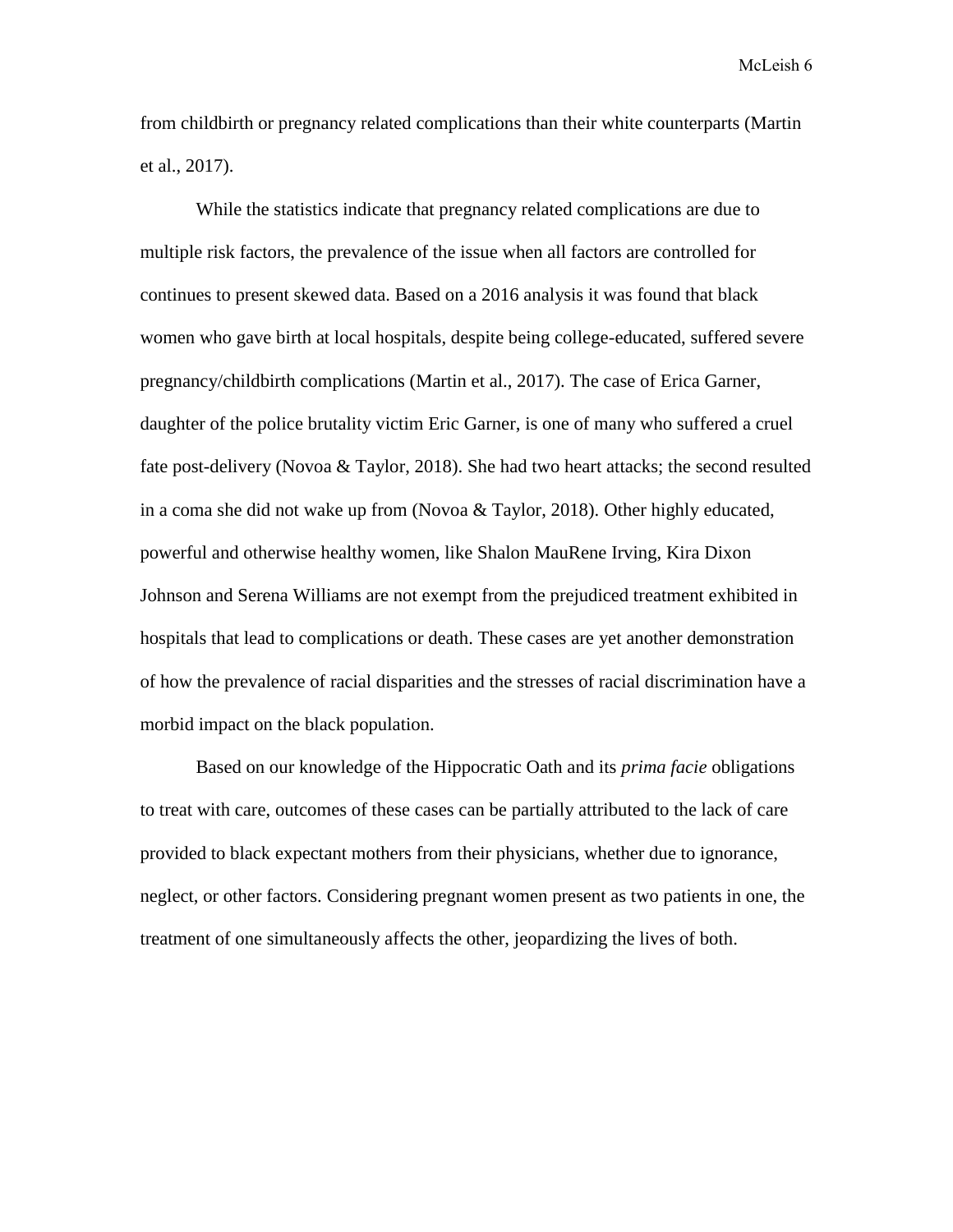## *Conclusion*

Implicit racial bias plays a significant role in the racial disparities observed in the modern medical system. As it relates to the Hippocratic Oath, physicians seem to neglect their duty to care for patients in an equitable fashion, leading to the differential treatment of African Americans based on various false beliefs and biases towards black people and the black body.

Racial disparities become an increasingly crucial topic of discussion when this ethical issue applies to the salience of new life. The reality that black babies have a decreased potential for life and black expectant mothers have an increased risk of fatality is disheartening and terrifying for black women and their families. It is also unethical for the reasons it is true. As such I conclude that if the Hippocratic Oath is to be maintained as a medical doctrine of ethics for physicians, it ought to be valued and equally demonstrated. A lack of worth in its ethical framework diminishes its value to those who recite it and the patients who ought to benefit from it.

It is also important to note that I do not conclude that every physician must believe in the Hippocratic Oath as it has deficiencies and is truly not universal. Rather the significance in medical practice ought to be placed on the central theme of patient 'care'. Whether that framework is inclusive of the Oath or not, physicians, and medical staff alike, are expected to care for all patients equally. It is inequitable practice when one group of patients are dying at increasingly alarming rates when compared to another group with similar medical conditions. This disparity, as such, also elucidates the importance of representation in the medical field.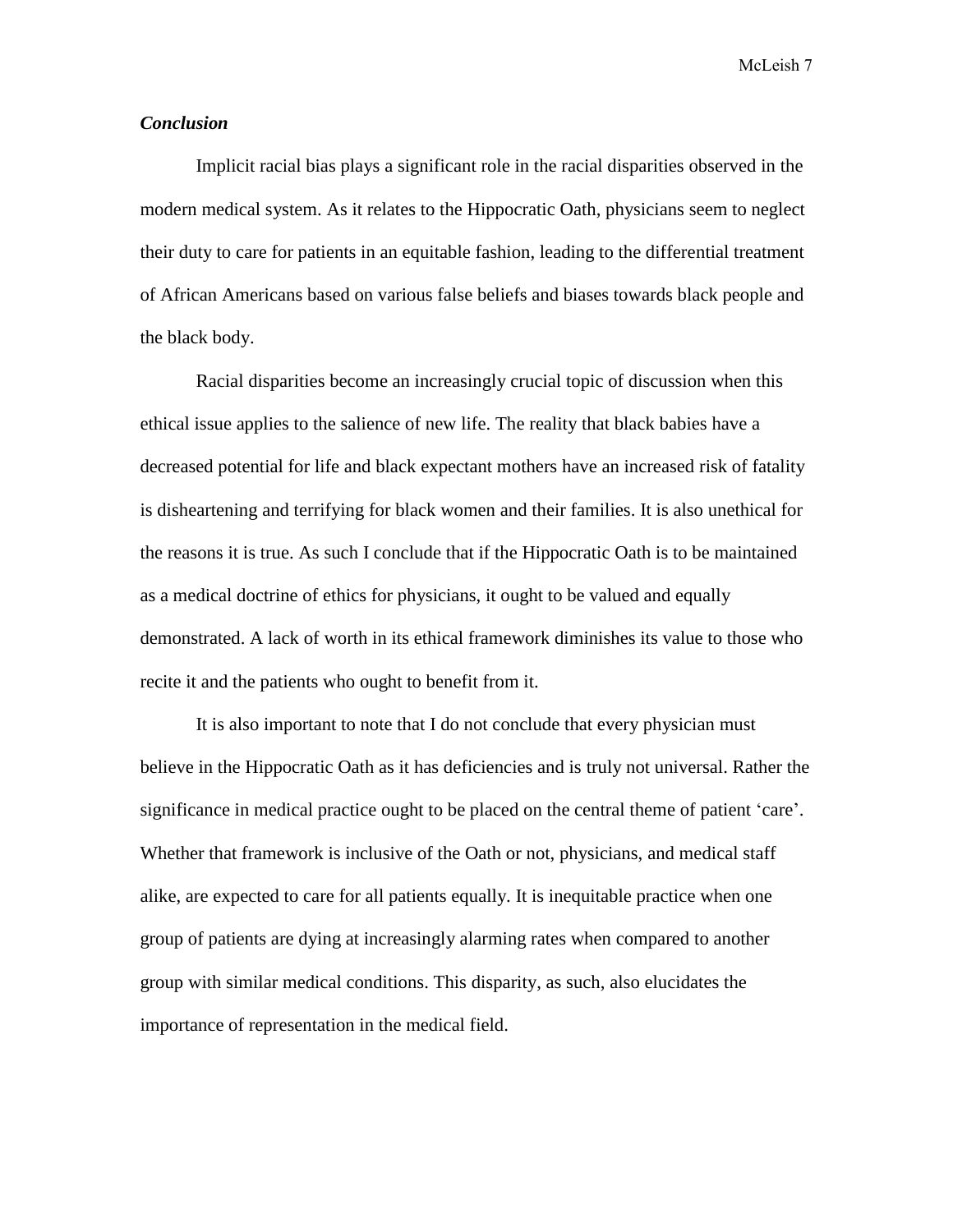The centrality of the argument rests in the general belief that the physician's role in society to care and treat does not seem to sufficiently lend itself to the black expectant mother, and this is an ethical issue because it goes against the fiduciary relationship between the physician and their patient and the tenets of the medical field itself, which cannot claim to be accomplished or valued if women and children are dying at such alarming rates. As such, it is important to remember that unchecked bias is just as deadly as untrained surgeons in the operating room; and this is proven in the data.